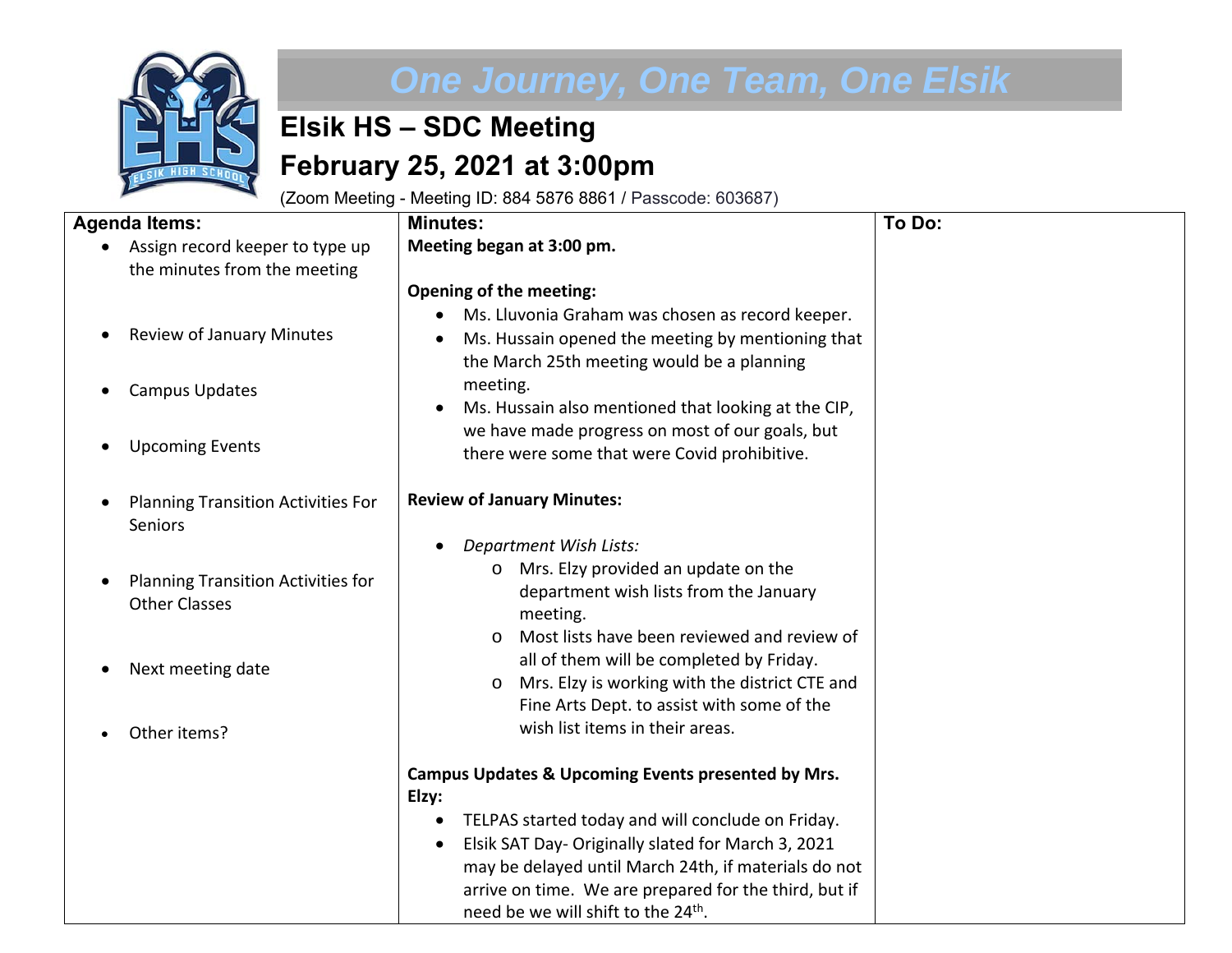| 10 <sup>th</sup> grade PSAT was originally was set for two day,<br>$\bullet$ |  |
|------------------------------------------------------------------------------|--|
| now it will just be one day. March 10 <sup>th</sup> .                        |  |
| Learning Modes: On March 22, the hybrid model                                |  |
| goes away. The choices for student learning                                  |  |
| platforms will be either all virtual or all in person-                       |  |
| each for the entire 5 days. Ms. Elzy pointed out that                        |  |
| we should expect more kids, but until it happens, we                         |  |
| cannot really be sure. Right now, on paper, we are                           |  |
| at 45%, but not all of those students how up. She                            |  |
| would expect that trend to continue. In anticipation                         |  |
| of an influx of students, we will walk the halls to                          |  |
| ensure that we are following health and safety                               |  |
| guidelines.                                                                  |  |
| Question: When we change learning platform<br>$\bullet$                      |  |
| models will we return to early dismissals on                                 |  |
| Wednesday? Answer: As of yet, there has been no                              |  |
| mention of it, but we are sure that there will be no                         |  |
| face-to-face meetings. We are waiting on the                                 |  |
| district to send communication.                                              |  |
| Question: Will we be providing Covid Vaccines on                             |  |
| campus? Answer: At this time, we are not sure if that                        |  |
| will happen. We are still waiting to establish that                          |  |
| partnership.                                                                 |  |
|                                                                              |  |
| <b>End of the Year Transition Activities:</b>                                |  |
| We must provide documentation that we planned                                |  |
| for things. This documentation is due by May 7th.                            |  |
| Specific things mentioned:                                                   |  |
| <b>Congratulations Ceremony for Seniors</b><br>$\circ$                       |  |
| <b>Graduation Awards Ceremony</b><br>$\circ$                                 |  |
| Things that have already been completed:                                     |  |
| o 8 <sup>th</sup> Grade Transition                                           |  |
| We will have graduation (outdoors) and plan to try                           |  |
| to do the things that we did last year.                                      |  |
| There will be no prom- it is still not safe to gather in                     |  |
| large crowds                                                                 |  |